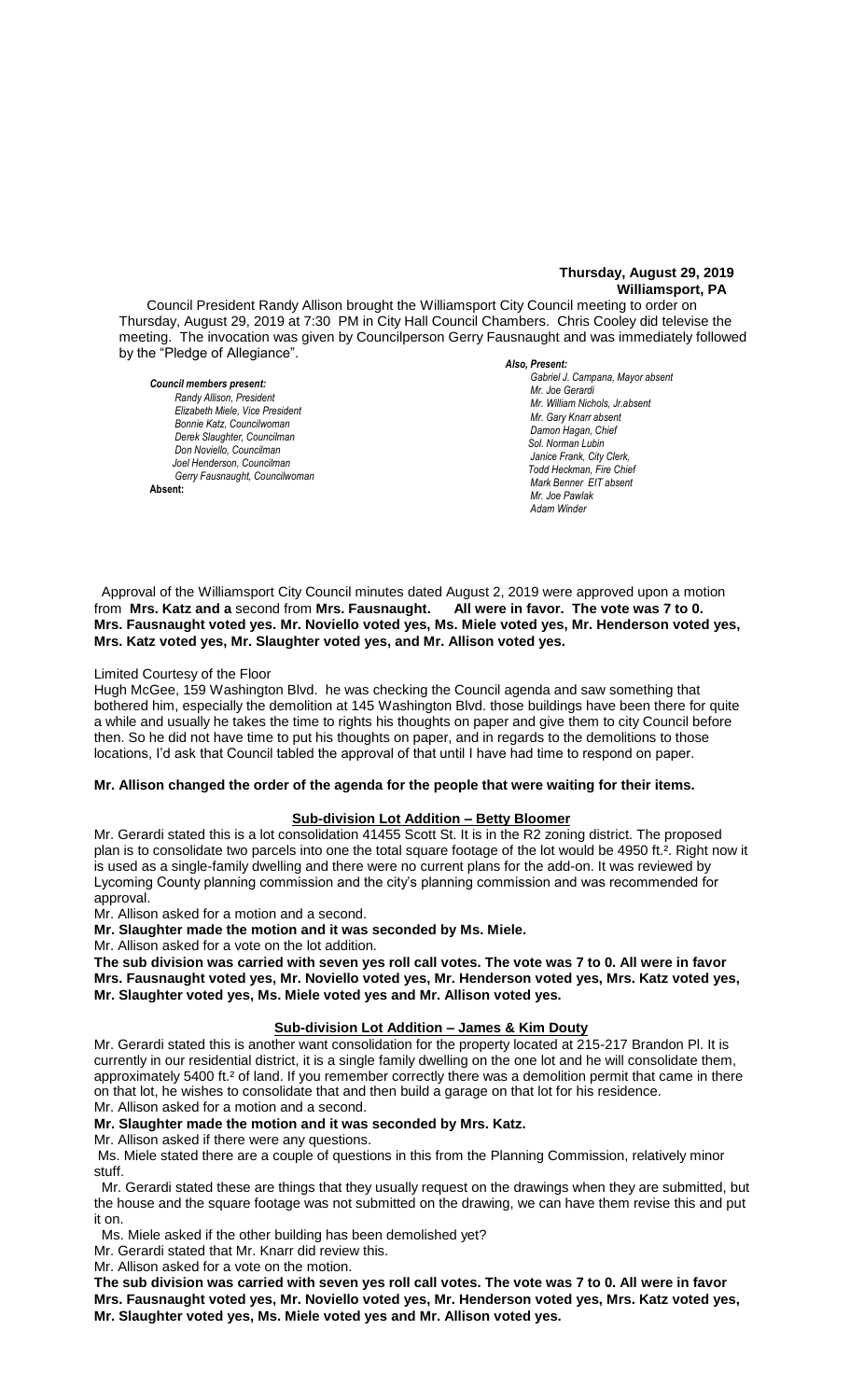## *CITY COUNCIL MEETING MINUTES OF AUGUST 29, 2019* **Demolition – 34 Washington Blvd**

 Mr. Gerardi stated this is for Calvary Baptist church, that which is in the institutional it was a family dwelling and they are asking that it be torn down for a parking lot. He has attached a picture of the building and the drawing showing the church property and where the building is. It would take the whole corner, they are looking for parking for handicap facility.

Mr. Allison asked for a motion and a second.

# **Mrs. Katz made the motion and it was seconded by Mr. Slaughter.**

Mrs. Fausnaught asked if there were any handicap parking spaces currently?

The gentleman answered from the seats and his voice was inaudible.

Mrs. Fausnaught asked how many spaces would it create?

Mr. Gerardi stated it will come back to Council or an approval, and we don't have a design sketch, but right now there is intent is for parking and to create some green, and create some space for children.

 Ms. Miele stated to follow up, I hate to see that were approving a number of demolitions for parking, but she is delighted to hear that a lot of this will be used for play space for children. There is a highway traffic issue, traffic moves pretty quickly on Washington Boulevard, but she is not sure that adding a method of entrance of egress would be a wise idea.

 Mr. Gerardi stated as long as they don't change what they are putting their it wouldn't have to go through anything from the State, they have an existing driveway that can be reused.

 Ms. Miele stated when the land development comes through, we can't necessarily require anything, maybe a recommendation to not use that as an entrance and exit.

Mr. Gerardi stated and you will have that ability as a Council to require that.

The representative stated we did talk about how we could make that a one way either in or out, the driveway is already there for the current parsonage. It would give people visibility, and we can figure that out later. We had a class at Penn College that use this.

 Ms. Miele stated it's a better discussion to have when you present the land development, but I am please to see some green space and play space for the children.

 Mr. Henderson stated as a pastor it is important that we do encourage our churches to give space for the children so he is excited to see that and is very grateful to encourage the church.

Someone spoke from the audience who did not identify herself and made statements that were in audible. Mr. Allison asked for a vote on the demolition

**The demolition was carried with seven yes roll call votes. The vote was 7 to 0. All were in favor Mrs. Fausnaught voted yes, Mr. Noviello voted yes, Mr. Henderson voted yes, Mrs. Katz voted yes, Mr. Slaughter voted yes, Ms. Miele voted yes and Mr. Allison voted yes.**

# **Demolition – 145 Washington Blvd.**

 Mr. Gerardi stated this is another request for demolition the structure was used in a single dwelling and it is currently vacant, they don't have any future plans at this point and will plant grass there are drawings attached. Lycoming College owns them. This building was compromised during the flooding last year and in this year.

Mr. Allison asked for a motion and second.

#### **Ms. Miele made the motion and it was seconded by Mr. Noviello.**

Mrs. Katz asked if the water in the basement had anything to do with Grafius Run?

Mr. Gerardi answered yes it was probably caused by some damage.

 Mrs. Katz stated we could use this is another example of why we should get the funding from DEP. I don't know that anybody else realized we had problems in that area.

 Mr. Gerardi stated we also have some problems in downtown Williamsport, but everyone needs to realize it doesn't start at Cochran school and end at Oakland Avenue. When the water builds up it's going to create problems from here down to the river.

 Ms. Miele stated that there are June Berry trees that we can save. Urban orchards are the rage in Philadelphia right now.

Mr. Allison asked for a vote on the demolition.

**The demolition was carried with seven yes roll call votes. The vote was 7 to 0. All were in favor Mrs. Fausnaught voted yes, Mr. Noviello voted yes, Mr. Henderson voted yes, Mrs. Katz voted yes, Mr. Slaughter voted yes, Ms. Miele voted yes and Mr. Allison voted yes.**

#### **Demolition – 402 – 404 Washington Blvd.**

 Mr. Gerardi stated this is a request of one partial ground and two structures. This is in the commercial district. The structure was used as a single family dwelling and has been vacant for several years, and the restaurant has been vacant for at least two. The owner intends to use this for a parking lot, and they will seed it and the future parking lots will come back to Council for approval. Steinbachers would like to use this lot as an overflow for their parking. The building on the corner, one time about six years ago we had to condemn the building and shut it down. The back of the building is now falling down. These buildings are not feasible to reconstruct.

Mr. Allison asked for a motion and a second.

**Mrs. Katz made the motion and it was seconded by Ms. Miele.**

 Mrs. Katz stated she is happy that something's going to be done with these buildings because they have really been an eyesore.

There was a discussion about the billboard, and that billboard will also come down.

Mr. Allison asked for a vote on the demolition.

**The demolition was carried with seven yes roll call votes. The vote was 7 to 0. All were in favor Mrs. Fausnaught voted yes, Mr. Noviello voted yes, Mr. Henderson voted yes, Mrs. Katz voted yes, Mr. Slaughter voted yes, Ms. Miele voted yes and Mr. Allison voted yes.**

#### **Penn Strategies, quarterly report**

 Mr. Jason Fitzgerald stated this is our quarterly report and we update Council on. One of the items is the levy and we have focused on their replacing of relief wells through an RCAP grant with the match coming from Lycoming County of \$1.2 million. This project is currently out to bid. We are working to secure funding for phase 2 which consists of cross pipe repairs through to Commonwealth financial authorities grants totaling 847,681 and the total cost to make these repairs is estimated to be around 939, 722.50, including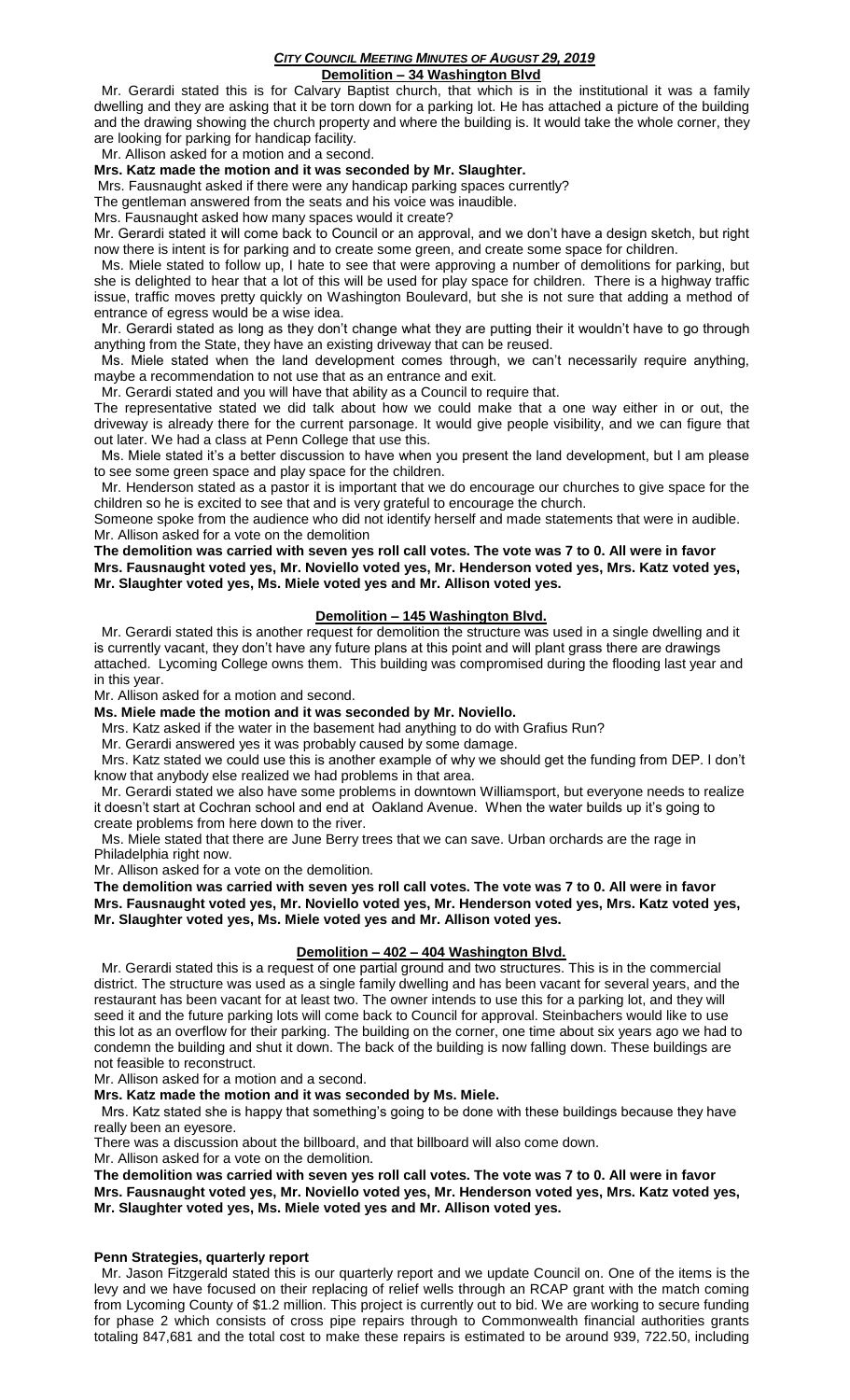engineering which has already occurred bid paid for we met with Sen. Gene Yaw recently and he assured us that these grants are a top priority. He stated that all the information in the media, people were concerned that we were going to get the funding and we had. The CFA will consider recommended program guidelines for the H 20 PA program. As soon as these guidelines are approved, we will submit a request for \$4 million to match a federal grant being pursued by Lycoming County, which will fully fund the levy project. At this point there is refocus in Washington. That grant was submitted two months ago.

 Mr. First wanted to comment on the levee, and watching the progress of it, he sees the result of it and collective work from the city and the county and focusing on these issues which can potentially have a cost savings effect on all parties.

Grafius Run, today we received word that Doug Hill, DEP Chief of Project Development, will be requesting \$300,000 to be added to the DEP capital budget to hire a consultant to complete the feasibility study, which is needed to request release of additional funds for construction. The city is the first of 13 communities to return damage assessment form since 2011. We had an incident on August 15 which remind us of the Grafius Run damage. He reviewed the time line since it was submitted to DEP. As you may remember there is a tedious review process by DEP in order to arrive at their decision to take on study and the cost of construction and repair. Since that time there's been a lot of dialogue, and in that conversation since March we have continued to feed him the information. He thanked Mr. Adam Winder for supplying them with all the information they needed, as far as the damage results. We also got the engineering studies submitted to.

 Mr. Fitzgerald stated the important thing to note is through this DEP option, the last example we brought to you was in the borough of Ashley. Since 2011 there have been 13 municipalities that reached out to them. Only one of them to date has provided them what they have requested, and that is the city of Williamsport, thanks to Mr. Adam Winder and also to Councilwoman Katz for staying on top of this. It's a very positive thing. Ultimately what the goal would be, they will come up with they think a viable solution is which will probably involve Loyalsock Township and the City of Williamsport. They will come up with their engineers, and DEP will pay them, and they will make a determination that it will be more cost-effective to do the project and then they will schedule it. The fact that this initial phase is funded and put into the capital budget by DEP is a good thing. Gov. Wolf is placing this in the budget.

 Mr. First, stated it will be very important for the city to assess and accumulate the total amount of damage done to the city, we want the largest number and the most real number. Because that goes into the calculation they have to do on a cost benefit. I think August 15 we did get a better handle on it.

 Mr. Fitzgerald stated there was a newspaper article, that we were done and there was no possibility of funding through DEP, and the press office of DEP confirmed that that is not the case and Mr. Hill is excited to come to Williamsport. I really one of thank everybody for the hard work on that.

In March of this year, we submitted a \$311,000 grant to the Pennsylvania Department of Environmental Protection through their recycling development and implementation grant program. Announcements on this grant are expected in mid-October. We thank Mr. Winder for making us aware of this.

In May we submitted a \$250,000 grant to the Commonwealth financing Authority through the greenways, trails, and recreation program to fund construction of a newly fully assessable playground and Memorial Park. We will be meeting with Sen. Yaw on September 10 to discuss his application. Announcements are expected this fall.

In January of this year we were directed by the economic revitalization committee and Mayor Campana to submit a DCED a RACP grant on behalf of the pajama factory. City Council will have to make a determination as to what they are going to do with that. The city will be the formal applicant and there are costs associated with that that we can get into more the finance committee. The city would have to through a word process make determination of how you want to move forward with this. Once way is to do a reimbursement of the building, etc.

 Mrs. Katz stated she was thrilled to pieces about the funding that's coming through from DEP, and we have engineers coming up here and evaluating what we need. It has been a long haul here, it really has an especially Mrs. Fausnaught who has lived this horror for many years. We continue to investigate all the damages, and we are finding out more tonight they were on Washington Boulevard. Mr. Benner will continue to gather this information and move forward.

 Mr. Fitzgerald stated they would have come out sooner, but they have the entire State to cover, and it is important that we get the updated information to them as soon as possible.

 Mrs. Fausnaught stated there was a study that was done before about 10 years ago, and my neighbors never found anything from it, we never had any feedback from it. Secondly, the neighbors are extremely upset at this point in time, and if someone could come and speak to the neighborhood that would be very helpful. If someone would come and share with us what your plans are and what you are planning to do.

 Mr. Fitzgerald stated for example if your property was damaged and there was cleanup, that will be part of the process, and you can list that. There was a report done from Gannett Fleming that was done in 2015, and you are right the neighbors are not very happy. In the early stages we knocked on a couple of doors and people were very nice until he figured what they were asking about.

 Mrs. Fausnaught asked was in their study done for 2015? Because there were people that came in and we talked to them and she doesn't know what happened with that.

 Ms. Miele stated RETTEW engineering did a small study and they were only looking at some elements of the problem, but they weren't looking at the big part of the problem. So whatever the process was with DEP and the study is going to take a little bit more time, and so the study we do have will have to of service in the meantime.

 Mrs. Fausnaught stated her greatest concern was that someone's going to be hurt. The water comes so quick and so swift, and there are elderly people that cannot move in that. You can do a cleanup, but you can't replace a person.

 Mr. Fitzgerald stated we did get a phone call from a tenant, and there was a close call with her and it infant, so there is a public safety issue. So the negative scenario would be so they do the study and it comes back it's not far enough on the demand curve for DEP to do it, if Council in the future administration still wanted to fix it, you could do it through another grant program or match it with city funds. Either way have a study that is manageable that will dress the study, not just in Williamsport but also in Loyalsock where it originates. He stated he will be happy to come and speak to the neighbors, and someone from the city should be there.

 Mr. Allison stated for full disclosure, he also lives on Elmira St, so he is very familiar with the whole process. I think it's good that we are going after this DEP grant, we need to have a more comprehensive plan, and we've never gotten that, in 2011 that was a significant water event, and we walked the streets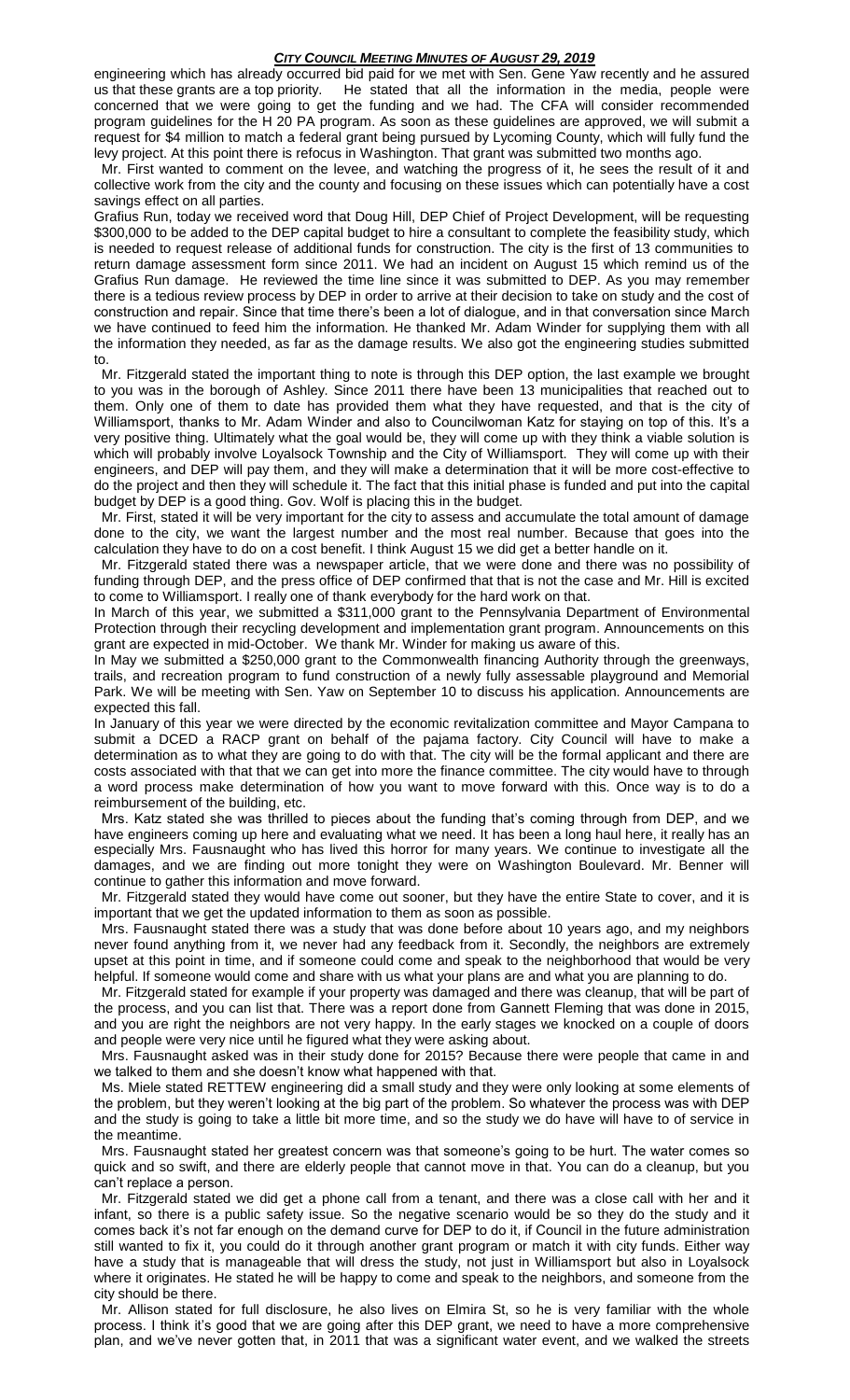outdoors, and people were promised that there would be solutions found. That type of commitment, I don't think we have ever had a focus total confidence of commitment to do that. That said, and going forward, and maybe we should get together a be under the umbrella of the county with Loyalsock Township and talk about the entirety of the project. It can be done to mitigate the debris and everything that comes down and clogs the drains. In the most recent event, he spent a few hours writing around with Mr. Winder through the neighborhoods, and in seeing the entire scope of it, there was 4 inches of rain within close to ½ an hour that amount of water even without debris would be hard to control. I don't know the reason why, but we are having more regular significant rainfall events like this. When it hits up there, north of the city, people are very adversely affected by it. We need to have a larger discussion, we need to have everybody at the table and come up with some plans.

 Mr. Fitzgerald agreed that there is a large amount of rain and the problems continue to go up, and there are issues all over. We are talking to the county about how do we address this issue, obviously the levy has been number one, but hopefully as this levy issue is progressing quicker, we can focus on these other flooding issues.

 Mr. Allison thanked everyone that came out, it was a total citywide effort from our employees, Mr. Winder organize people to go door-to-door to begin collecting and get those stories from people in the neighborhood and also provided dumpsters for people in those neighborhoods to deposit things that have been ruined in the water. It was very appropriate that something like that was done to help the people who have been hit so many different times with the same problem. He is a good leader to have in place. He has a lot of thoughts and knowledge about that whole area. He is an employee and does as he is directed, but if he gets an opportunity to be part of a bigger process, the city will be well served as well as the people that live near the area.

 Mr. Fitzgerald stated that he called him very early the next morning and asked for an update, and the survey had already been done, so they have been proactive, the streets and parks department have been so proactive and that's where we are the place we are at.

There was a discussion about the \$300,000 that is in the capital budget for this. It is the smallest amount that the state can put in.

Mr. Allison thanked Mr. Fitzgerald for his presentation and stated it was a nice presentation.

## **Bill #1737-19**

#### **Ordinance Creating an Ethics Commission of the City of Williamsport (first reading)**

The City Clerk read the ordinance.

Mr. Allison asked for a motion to adopt the ordinance in first reading.

**Mr. Henderson made the motion and it was seconded by Ms. Miele.**

 Mr. Henderson stated as everyone is aware from comments that he is made in the past, and especially this past January, it is been his desire to see an ethics code here in the city. It is the desire and it is necessary for our citizens to have confidence in our government and this could be another tool which would enable citizens to hold their government accountable. This came before a special ad hoc committee, and we discussed this twice extensively. The committee voted to recommend this to the full body of Council with a positive recommendation. Whereas the City of Williamsport believes that the proper operation of democratic government requires the public officials and employees be independent, impartial, and responsible to the people; that government decisions a policy be made in the proper channels of governmental structure, that public office not be used for personal gain, and that the public have confidence in the integrity of its government and whereas the city of Williamsport believes that a code of ethics would serve to accomplish the goals outlined herein and whereas the city of Williamsport believes that an ethics commission should be formed to be tasked, researching, writing, and recommending a code of ethics for the city of Williamsport to presented to city Council for its consideration. He wanted to mention that this is not in response to anything that has happened in the city specific, occasional or whatever. I suppose people would be inclined to wonder about the politics involved in creating an ethics commission. He wanted to assure the public that there are no politics involved, in fact the very method that we've gone through to establish this, speaks to the fact that there are no political gains going on here. This ethics commission will as this ordinance states have the power to research, write and recommend a code of ethics that would apply to the entire government of Williamsport. It would include recommending enforcement, and penalties, and this commission would be tasked with the responsibility of enforcing the code of ethics that it would bring to the city for approval. They will give quarterly reports as to their progress, as far as creating or researching the code and then after that point they would not need to have quarterly reports because their responsibility would be narrowed to just a code of ethics. The commission will be five members, these members will be residents of the city, and will hold no other appointed elected or appointed position in the city. Three of them will be appointed by Council in two of them will be appointed by the mayor. The terms will be three years and they will be staggered. So there will be two appointments from Council, two from the mayor and one from Council. And it would continue on in that order. There is no consent from one branch of government, the mayor would appoint his appointees and council would not have to consent to those appointments, council would also appoint others and would not have to consent to the other. This commission be responsible in holding us all responsible to obey the code of ethics. The commission will not have any power or authority for expenditures, the can make recommendations to counsel for expenditures, they will also record and maintain audio records of all the public meetings because of the desire to be open and transparent with everything that we do. I think this would serve the city well and serve the citizens and enable them to have one more tool to hold their own government accountable. I think it's important whether they are elected, appointed, or an employee of the city to be held to a higher standard because they are using the money of the taxpayers. I believe that this ordinance can do that. It can step it up for all of us here in city government.

Mr. Allison asked if there were any comments or questions.

 Mr. Allison stated we have discussed this before in our meetings, so it's not new territory and were going to look forward to this process. He asked for a vote on the ordinance and first reading. **The ordinance was carried in first reading with seven yes roll call votes. The vote was 7 to 0. All were in favor**

**Mrs. Fausnaught voted yes, Mr. Noviello voted yes, Mr. Henderson voted yes, Mrs. Katz voted yes, Mr. Slaughter voted yes, Ms. Miele voted yes and Mr. Allison voted yes.**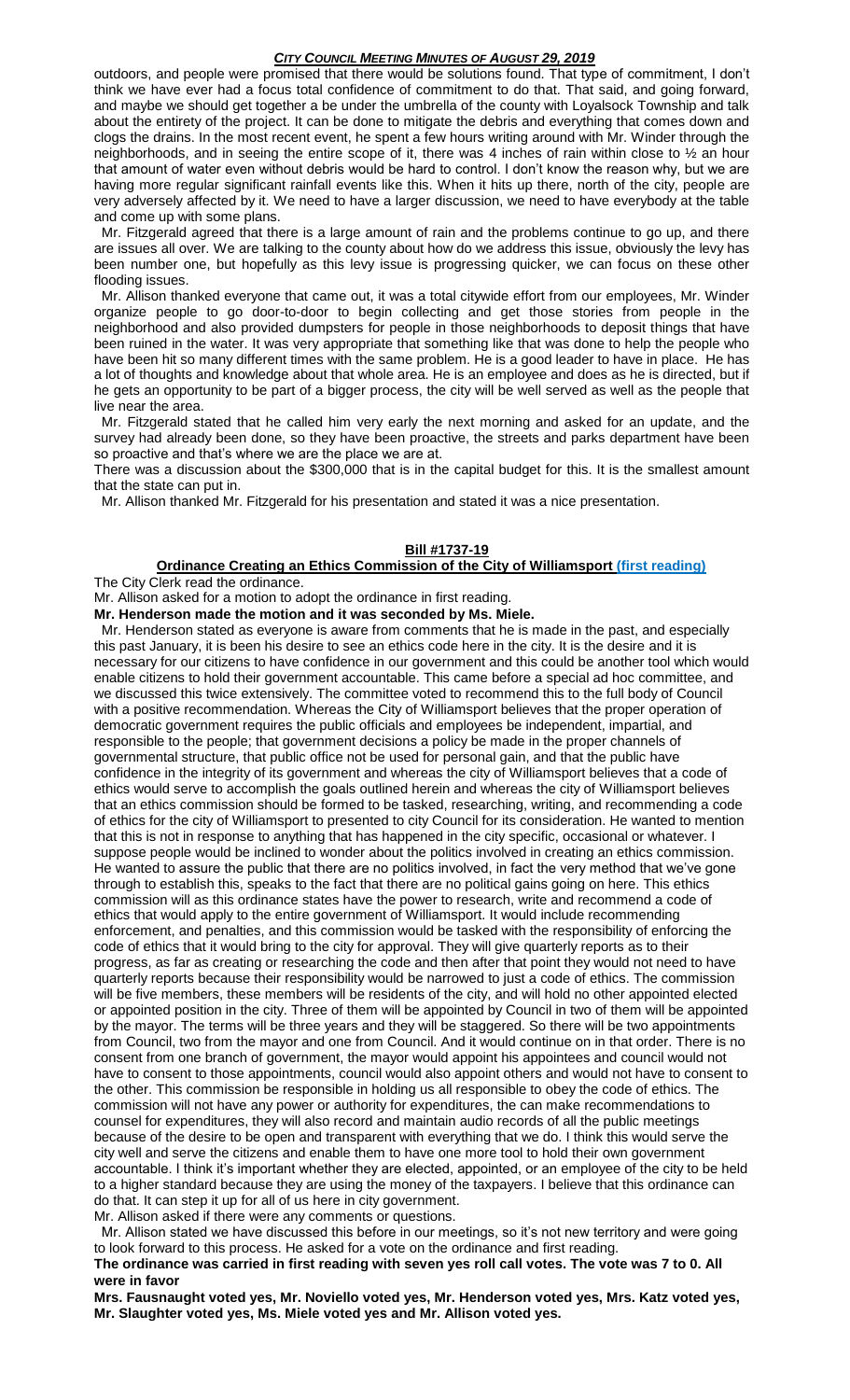# **Resolution to Approve an Easement Agreement Between the City & McCormick Assoc(remove**

**from table**

Mr. Allison asked for a motion to remove this resolution from the table. There was no motion to remove this. It stays on the table.

# **Resolution # 8916**

# **Resolution to Ratify Settlement Agreement**

The City Clerk read the resolution.

Mr. Allison asked for a motion to approve the resolution.

**Mrs. Katz made the motion and it was seconded by Ms. Miele.**

 Mr. Pawlak stated this resolution ratifies the settlement agreement between the C ity of Williamsport and former city employee. The terms of the settlement were negotiated by the city's insurance carrier and have been previously reviewed by city Council. This resolution went before the finance committee on Tuesday. Ms. Miele stated this resolution came to Finance and not much was said about it, but we did forward it to the full body of Council with a positive recommendation.

Mr. Allison asked for a vote on the resolution.

## **Resolution #8917**

#### **Resolution Authorizing the Execution of Municipal Winter Traffic Services Agreement** The City Clerk read the resolution.

Mr. Allison asked for a motion to approve the resolution.

**Ms. Miele made the motion and it was seconded by Mrs. Katz.**

 Mr. Winder stated this is the third year renewal for winter maintenance. It pertains to PennDOT routes of the city, and two years ago we found out that we can get a reimbursement for it. So this is a renewal of this year's allocation it would be \$9998.10. It is a five year agreement overall, and it came before Public Works.

 Mrs. Katz stated this came to Public Works and it speaks for itself and we did not know we had this for how many years, and we wanted to know if we could go back and get it retroactive, and we were told we couldn't do that. It was sent to the full body of Council with a positive recommendation.

Mr. Allison asked if there were questions or comments

 Mr. Allison asked about the years and what was included. He stated that the fifth year it will go up to \$21,000.

Mr. Winder stated it is all regulated by the miles, and it is increased every year and they have a formula that they use.

**The resolution was carried with seven yes roll call votes. The vote was 7 to 0. All were in favor Mrs. Fausnaught voted yes, Mr. Noviello voted yes, Mr. Henderson voted yes, Mrs. Katz voted yes, Mr. Slaughter voted yes, Ms. Miele voted yes and Mr. Allison voted yes.**

#### **Resolution 8918**

#### **Resolution to Approve Joint Funding Agreement between U.S. Geological Survey, Water Science Center, US Dept. of the Interior & the City of Williamsport**

The City Clerk read the resolution.

Mr. Allison asked for a motion to approve the resolution.

**Ms. Miele made the motion and it was seconded by Mrs. Fausnaught.**

 Mr. Winder stated essentially it's a \$1700 bill that we paid for multiple years for whatever reason it didn't come to council before this. After the solicitor reviewed this it was determined that all contracts should come to council so you're aware of where the money is being spent. It is a key element in the levee system, it actually gives you information of the river levels at any given point if you go online for example like WNEP river level. My flood control can call into a number and once you call in it will automatically give you the river levels, and they can get the levels hour by hour, and minute by minute. This was reviewed by finance committee.

 Ms. Miele stated this was reviewed by finance and going back over the last five years our share of this has not increased at all. This is useful to all of us. We pass this to the full body of Council with a positive recommendation.

Mr. Allison asked if there were other local municipalities in on this?

Mr. Winder answered yes, South Williamsport, Jersey Shore, Muncy….

Mr. Allison asked for a vote on the resolution.

**The resolution was carried with seven yes roll call votes. The vote was 7 to 0. All were in favor Mrs. Fausnaught voted yes, Mr. Noviello voted yes, Mr. Henderson voted yes, Mrs. Katz voted yes, Mr. Slaughter voted yes, Ms. Miele voted yes and Mr. Allison voted yes.**

# **Resolution #8920**

# **Resolution Real Estate Reduction - 2204 W. Third St**

The City Clerk read the resolution.

Mr. Allison asked for a motion to approve the resolution.

**Mrs. Katz made the motion and it was seconded by Mr. Slaughter.**

Mr. Grimes said this resolution is for real estate reduction for 2204 W. 3<sup>rd</sup> St., this was purchased from the depository list and it is mandatory by state law that we recess it down to the value that it was purchased at. Mr. Allison asked for a vote on the resolution.

**The resolution was carried with seven yes roll call votes. The vote was 7 to 0. All were in favor Mrs. Fausnaught voted yes, Mr. Noviello voted yes, Mr. Henderson voted yes, Mrs. Katz voted yes, Mr. Slaughter voted yes, Ms. Miele voted yes and Mr. Allison voted yes.**

> **Resolution #8919 Resolution Real Estate Refund – 627 Third Ave.**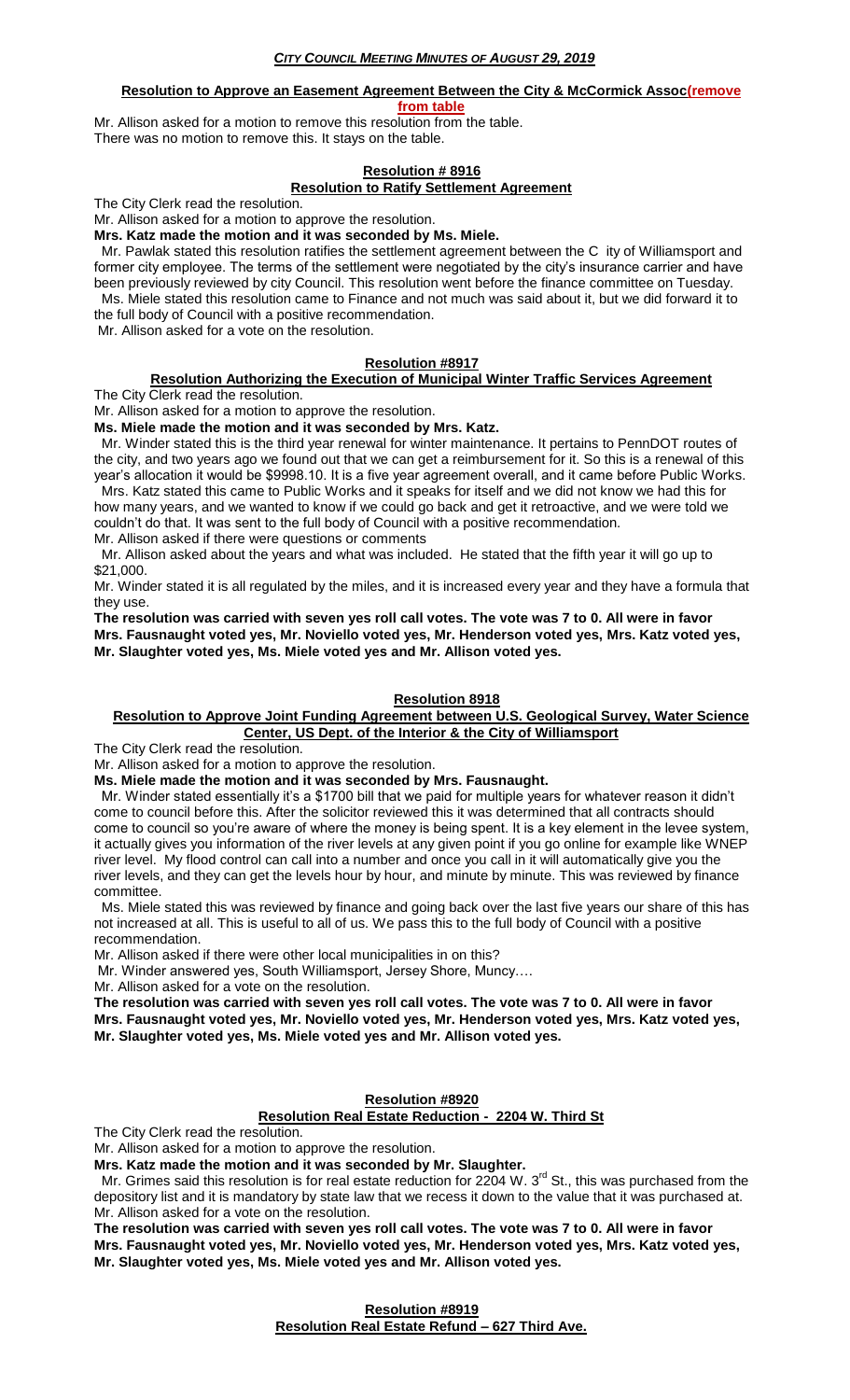The City Clerk read the resolution. Mr. Allison asked for a motion to approve the resolution.

**Ms. Miele made the motion and it was seconded by Mrs. Fausnaught.**

 Mr. Grimes stated this is for real estate fund, and these taxes were paid in April, and then the property was destroyed by fire in the property was reassessed, so the taxes were changed.

Mr. Allison asked for a vote on the resolution.

**The resolution was carried with seven yes roll call votes. The vote was 7 to 0. All were in favor Mrs. Fausnaught voted yes, Mr. Noviello voted yes, Mr. Henderson voted yes, Mrs. Katz voted yes, Mr. Slaughter voted yes, Ms. Miele voted yes and Mr. Allison voted yes.**

#### **Resolution #8921**

#### **Resolution Agreement with Business Information Group - Software Lease Agreement** The City Clerk read the resolution.

Mr. Allison asked for a motion to approve the resolution.

**Mrs. Fausnaught made the motion and it was seconded by Mrs. Katz.**

 Mr. Grimes stated there's a lot of information here but it's something that we been talking with council for quite a few years now and we have looked in our office at the feasibility of collecting business privilege and local, it is now outsourced Berkheimer. There are some reasons why we'd like to collected in-house, we would have our sources here for audit and discovery and for actual collections, but also have somebody local that is attentive to this and can respond to the taxpayers locally and correctly. A big push to get this in our office, is the Senate has had some strong feelings on who can and can't collect business privilege taxes and in the last three years they passed some laws on that would mandate who can and cannot collect this tax. For the first two bills that were put out by Sen. Brown in the Senate, it would only allow the countywide earned income tax collector to collect business privilege local service tax. Which in our case which would be the school district, in other cases it would be Berkheimer. Pennsylvania municipal league and a lot of them and this polities that collect the business tax, caution the Senate and said that this tax is very different from earned income tax, and local service tax. There is a huge benefit to having this internal and in-house and local. The bill did not pass in the previous session, but it was introduced again this year, it would mandate concession, but it would allow municipalities to opt out of the business privilege taxes. So our option would be to collect our own taxes. We feel that there is a good chance that this legislation will pass the next year or two, so this gives us a little bit of a jump to being sure that all of our ducks are in a row and we are prepared for that. That is why our contract is in front of you now, so if the legislation would be able to pass. We have seen a lot of software and talk to a lot of municipalities who do have this, we have found this software to be the best with most municipalities. Many other software's that were purchased a couple years ago are almost obsolete because they did not keep up with today. The money is still budgeted in our equipment line item and we have not spent this money in the last three years. There are some changes, with our legal services have gone down, and the recodifications has helped as well . There is a revised changes and they are pretty minor. We change the authorized signers to controller and Mayor. We change the representative of the city from my name to just treasurer, and we specified a few things cleared up a few things. This did go before finance committee.

 Ms. Miele, stated the finance committee did review this and did forward it to the full body of Council with a positive recommendation. The software itself re-thousand dollars a year and it updates it moving through the years, and the initial training and installation of the software will not have to be added. It is pretty much accepted to pay for software annually, so we don't end up with out-of-date software. It's we did review the state of the hardware and basically we have a couple of years to play with this and refine the plan.

 Mr. Grimes stated financially there is a benefit of collaborating with the Williamsport area school district. He is also able to go down to York and not go to training for \$170.00 an hour. We've also been able to work with this group at no charge on how the data needs to be converted.

 Mrs. Katz stated that she is very pleased with this, and this will also save us money with the employees that are in the treasurer's office. Nick did a fantastic job with this.

Mr. Allison asked for a vote on the resolution.

**The resolution was carried with seven yes roll call votes. The vote was 7 to 0. All were in favor Mrs. Fausnaught voted yes, Mr. Noviello voted yes, Mr. Henderson voted yes, Mrs. Katz voted yes, Mr. Slaughter voted yes, Ms. Miele voted yes and Mr. Allison voted yes.**

#### **Resolution #8922**

# **Resolution Agreement with Business Information Group – Master Services Agreement**

The City Clerk read the resolution.

Mr. Allison asked for a motion to approve the resolution.

**Mrs. Katz made the motion and it was seconded by Ms. Miele.**

 Mr. Grimes stated this is a companion resolution, we covered most everything in our first discussion. I would just note that the reason why there are two contracts is that the software works different than most other software for the city. The other software has a very large cost to purchase the software and then large fees are certain fees after that for maintenance. How this works is we purchased the software, and we paid the company as consultants on an hourly basis. If there's issues with the software we pay on an hourly basis, and will be a little more cost at the beginning.

 Ms. Miele stated this was reviewed by the finance and we forwarded to the full body of Council with a positive recommendation. It is apparent that Mr. Grimes has been a great deal of time of working out all the details. He really has all of his I's dotted and t's crossed. This is an ongoing maintenance agreement. Mr. Allison asked if there were any comments or questions.

**The resolution was carried with seven yes roll call votes. The vote was 7 to 0. All were in favor Mrs. Fausnaught voted yes, Mr. Noviello voted yes, Mr. Henderson voted yes, Mrs. Katz voted yes, Mr. Slaughter voted yes, Ms. Miele voted yes and Mr. Allison voted yes.**

#### **Resolution #8923**

**Resolution to Approve Property Access Agreements with Comcast Cable Communications Mgt.** The City Clerk read the resolution.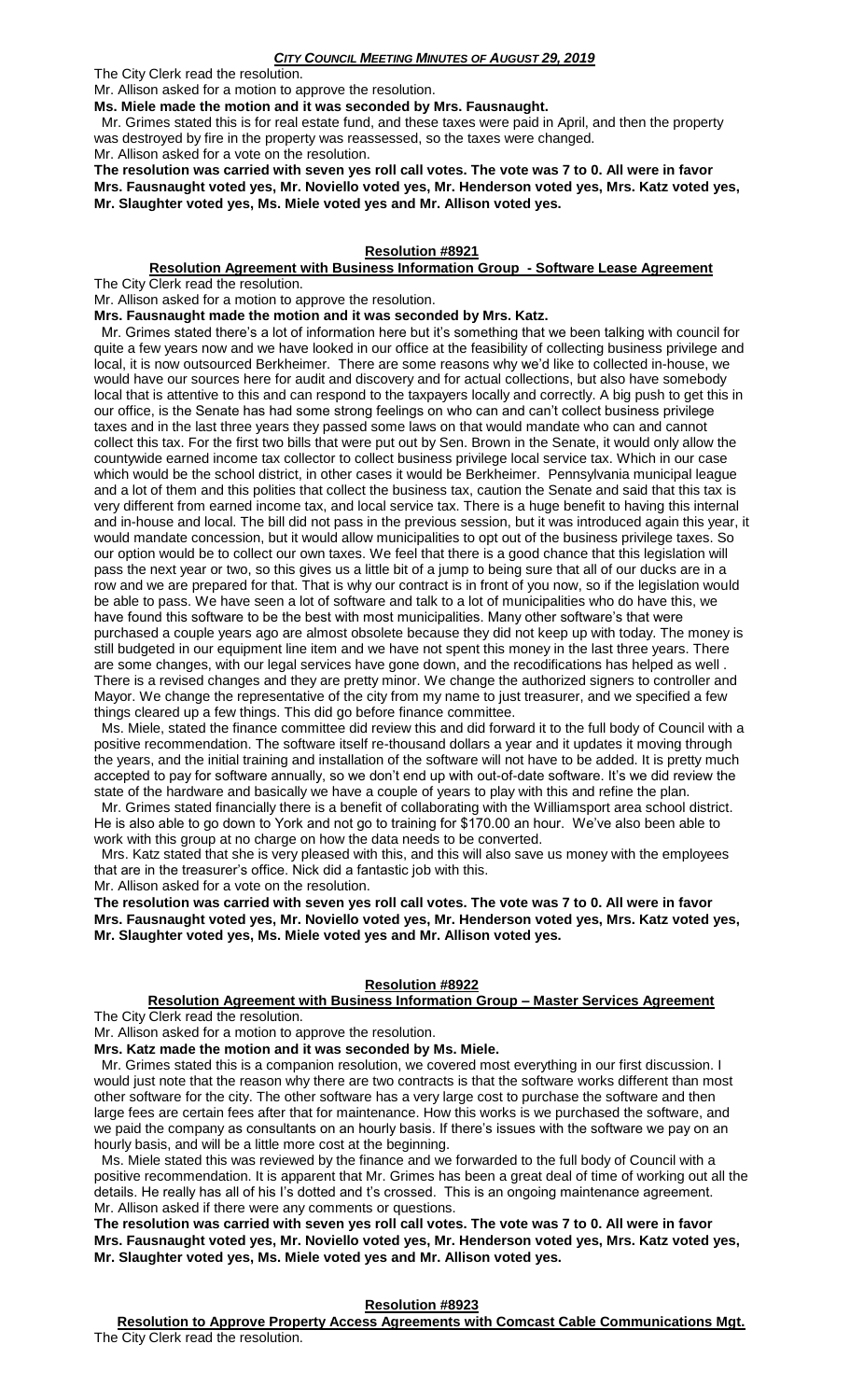# Mr. Allison asked for a motion to approve the resolution.

# **Mrs. Katz made the motion and it was seconded by Mr. Henderson.**

 Mr. Cooley, stated this is a property Access agreement with Comcast, and allows them to run fiber facilities in City Hall and fire headquarters. All of the costs is being borne by Windstream who holds our current contract, and they lease from Verizon, they are trying to get off of copper lines which Verizon currently has. This was reviewed by the solicitor, and had to be reviewed because they are doing some trenching.

 Mrs. Katz stated it did come to Public Works and it is nice to have something done that isn't going to cost us money. She feels the fire company is going to be very pleased with this. It has been a nightmare with them. We did forward this to the full body of Council with positive recommendation.

Mrs. Fausnaught asked if we were to leave this building, is that something that we should probably wait to see what we are going to do?

 Mr. Cooley answered we should probably look at how long that process is going to take, building currently has copper wiring in it, and Comcast has done this a number of years ago when we started broadcasting live, so it already exists in this facility. They're going to extend it to our server room. It already exists in this building and it is not a large expense for them.

Mr. Allison asked if there were any other questions or comments.

**The resolution was carried with seven yes roll call votes. The vote was 7 to 0. All were in favor Mrs. Fausnaught voted yes, Mr. Noviello voted yes, Mr. Henderson voted yes, Mrs. Katz voted yes, Mr. Slaughter voted yes, Ms. Miele voted yes and Mr. Allison voted yes.**

Certificates of Appropriateness – HARB

# Item 2. McCormick Law Firm

835 West Fourth Street

Materials to be used in previously approved construction of an addition and update to existing addition:

- A. Roofing: GAF Woodland Timberline HD Architectural shingles- Charcoal
- Alternative GAF Slateline Architectural shingles Antique Slate
- B. Siding: Everlast Fiber cement composite solid siding and trims/ Colors: Misty Taupe and Chestnut
- C. Shake Style accent shingles: Diamond Kote Terra Bronze or similar. Alternate-Cinnabar
- D. Azek trims- Chestnut
- E. Paint other exterior trims, door, bilco door- Chestnut Brown.
- F. Update finishes on the older addition as noted above.

Mr. Allison asked for a motion and a second.

**Mr. Slaughter made the motion and it was seconded by Mr. Henderson.**

Mr. Allison asked if there were comments or questions.

**The certificates of appropriateness were carried with seven yes roll call votes. The vote was 7 to 0. All were in favor**

**Mrs. Fausnaught voted yes, Mr. Noviello voted yes, Mr. Henderson voted yes, Mrs. Katz voted yes, Mr. Slaughter voted yes, Ms. Miele voted yes and Mr. Allison voted yes.**

Accept for Filing:

Public Works Minutes 05/21/19 Finance Committee 05/21/19, 06/18/19 & 06/04/19 Financial Statement July 2019 Controllers Report June 2019 ERC Minutes 05/28/19

Mr. Allison asked for a motion to approve the minutes for filing.

**Ms. Miele made the motion and it was seconded by Mrs. Katz.**

**The minutes was accepted for filing with seven yes roll call votes. The vote was 7 to 0. All were in favor**

**Mrs. Fausnaught voted yes, Mr. Noviello voted yes, Mr. Henderson voted yes, Mrs. Katz voted yes, Mr. Slaughter voted yes, Ms. Miele voted yes and Mr. Allison voted yes.**

Announcements

 The next regularly scheduled City Council meeting will be held on Thursday, September 12, 2019 at 7:30 PM, in City Hall Council Chambers. (**Enter through the police department at rear of building for meetings after 5:00 PM.)**

Upcoming Meetings:<br>Tuesday, Sept 3 12:00 PM Planning Commission 3:30 PM ERC Monday, Sept 9 4:00 PM Recreation Commission 4:00 PM Fair Housing (sec) Tuesday, Sept 10 1:00 PM Finance Committee 2:30 PM Public Works 3:30 PM Public Safety Thursday, Sept 12 7:30 PM City Council Meeting

*Room]*

*[Meetings Held in Council Chambers Unless Otherwise Noted – [scr] = William Sechler Community* 

Mr. Allison asked for comments or questions from members of City Council. Mrs. Fausnaught wanted us to note that the will be 10,000 people coming to Williamsport on Friday Saturday and Sunday. There will be 5000 physicians and 5000 others, it will be good for the community and it is very exciting, and I am told the police and codes work very closely with those people. It's been a lot of planning and a lot of hard work and I really appreciate people for doing it.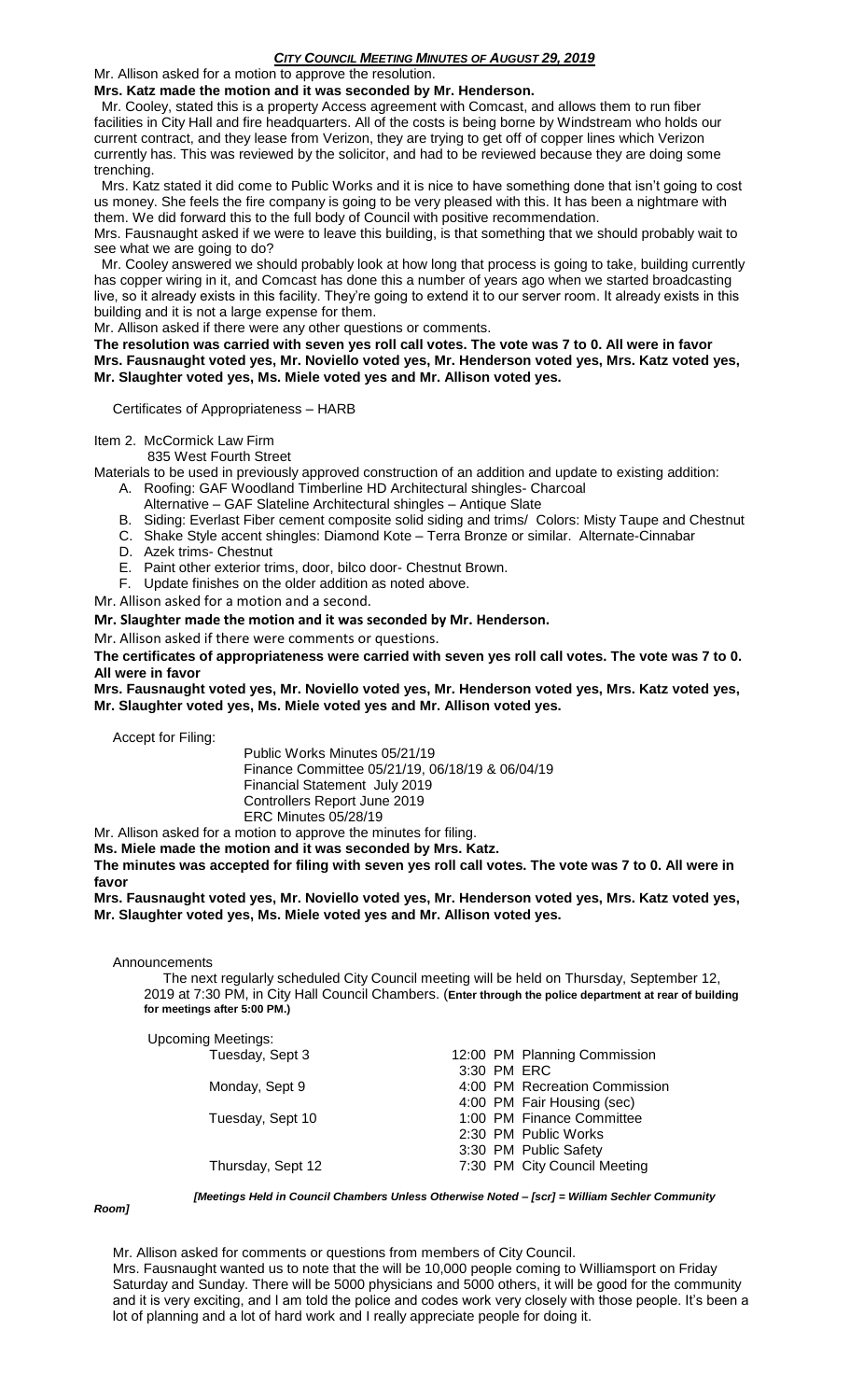Mr. Allison asked for comments from members of the Administration. There were none.

Mr. Allison asked for comments from the general public.

Ms. Karen Koch, from the Center of Independence Living of north-central Pennsylvania. We provide services to people with disabilities in 11 different counties. I am here, I have wrote a very lengthy eloquent statement, the whole 9 yards, and in listening to a statement earlier that was made by Councilman Henderson, he was discussing the need for an ethics commission. While having that conversation, Mr. Henderson made the comment about confidence in their government. That the public needs to be able to have that. While that conversation continued, councilmen Allison made the comment that he agreed and his exact words were transparency and good government. They were the words he chose to describe what people need to be able to see in an administration. Keeping all that in mind, I would like to take a few minutes and do a little trip down memory lane, I know it's late, and everyone wants to go home, bear with me please. I started my job with the center of independent being of February of last year, my second day there, I was tasked to go to city Council, go to Public Works, find out what the status is of the accessibility of City Hall. I came here on the 13<sup>th</sup>, a brief conversation was discussed with assess ability and that was the end of that. August 24, 2018, conversation was brought up by city Council about the work needed done on the ramp, at that time I was given this design dated August 28 20 18<sup>th</sup> of the architect design for the accessible ramp here at City Hall done by Gannett Fleming. I said that was last year. Move forward to March of this year, I was told in March of this year on March 6 that the bids for the assess ability would be going out to advertise for the assess ability of the ramp. On April 25, on the city Council agenda, item number 12, it was discussed at the meeting that the funds were there, and this program was going to be ago. I attempted to get some answers, I was told at that time it was not a question and answer forum. After the meeting, Mr. Nichols met with me and assured me this was ago. On May 24 of this year, I exchanged emails with the city clerk and asked her if she had any idea what is going on with the status of the ramp, I was told that she really didn't know and she would differ me to city Council. May 29, I exchanged an email with Councilwoman, on that date Councilwoman Katz informed me that the bids were going out. So we had the bids going on out on March 30, the bids then again when out on 29 May. On June 12, I contacted Councilwoman Katz and ask her anything had been reviewed, she was not sure she could not give me any information. It was at that time that I began my attempt to reach out to the mayor of Williamsport, left multiple messages there, spoke to Dee, and had no response back from the mayor about what the status was. On July 2, I attended a Public Works meeting, at that Public Works meeting, members of this administration, I was assured that this project will happen. There was a little bit of sidebar conversation whether the money was really in the budget, some councilmembers made reference to that. On August 8 of this year, I was told by a codes employee that the bids would be going out on 17 August. Then they would be returned and it would be in the mayor's office on 10 September. The mayor also had confirmed that, he indicated on 12 August also, that yes this was going to happen. Again I defer you back to confidence in your government. I was told by a member of council that I do not understand the process it takes for government to accomplish a task. That is not correct. I do understand that when you have it transparent government that is able to communicate honestly, yes things can be accomplished. What we are seeing this time does not appear to be very transparent, does not appear to be very effective by any means, his constant will of spinning and nothing is accomplished. That being said, again I is when out, and I ask members of the administration how with the bids let, I was told it would be in the Williamsport Sun Gazette. Well I don't know maybe you guys are to drum up business for the Sun Gazette, to encourage me to purchase a few copies, I would imagine it would be under legal notices, yet day and day after day, I was unable to locate anything yet. And if a person was meant to bid on these, that they would need to contact Reynolds construction company. Again you talk about transparency, were the bids ever let out? I'm not asking a question, I'm just reviewing this. I ask you all to think about that and I will leave you with this. A little thing called the American disabilities act. Americans with disabilities act became law in 1990. The ADA and the civil rights incrimination against individuals in all areas of public life, including jobs, schools, transportation and all public and private places. The purpose of this law is to ensure that people with disabilities have the same rights and opportunities as everyone else. The ADA is divided into five titles that relate to different areas in public life. Title number two, public service, state and local government, prohibits the discrimination on the basis of disability by public entities which are programs, services, activities operated by state and local governments. A public entity must make sure it services an individual with disabilities. This was a law that was enacted 29 years ago. Yet again we talk about transparency and confidence in the administration. I'm not sure how that's going to be accomplished. I thank you all for listening.

Kelly Travis, 1315 Elmira St , I live in the infamous area of Grafius Run and I was one of those neighbors who was a little upset. After the most recent flooding in our area on the 15<sup>th</sup>, I felt compelled to come speak to Council. I have lived at my current address for 14 years. I property has suffered significant damage during the 2011 flood, 2016 flash flood and the most recent flash flood. My shed which houses my outdoor equipment and my children's toys was knocked off its foundation during the 2016. While these are all natural disasters, and yes it is hard to stop 4 inches of rain and ½ hour, but as long as I lived on the street we have suffered damages that have been exasperated by man-made failures. I have been a multiple time victim of the flooding, and I feel that there are practices that have been in place that we don't seem to be executing and using effectively. I know you can answer questions, but I would forward you to ask the people who can answer these questions. Who are the people that watch the cameras that monitor the area? Whose responsibility is it to notify the residence of the imminent flooding? There is a siren on the school right at Cochran, that used to be tested every Monday, wouldn't that be handy? Whose responsibility is it to maintain and repair the cameras as I've been told that some of them were down during the summer so it's probably a good thing that I stopped and noticed flooding and called the mayor's office to notify them of imminent flooding myself. Is there more than one key or more than one employee to operate the backhoe at St. Luke's Church? Why do we continue to wait for someone with the key to show up and operate the machinery that is permanently placed there for that very purpose? Is there a storm preparedness protocol in place? In order to help in a delay in response after the flooding, should it not occur during the weekly work hours, which is streets and parks time on the clock. When we have radars and weather alerts, and other things at our fingertips I can understand why we don't know the storms are coming. And all the other work towards a solution is